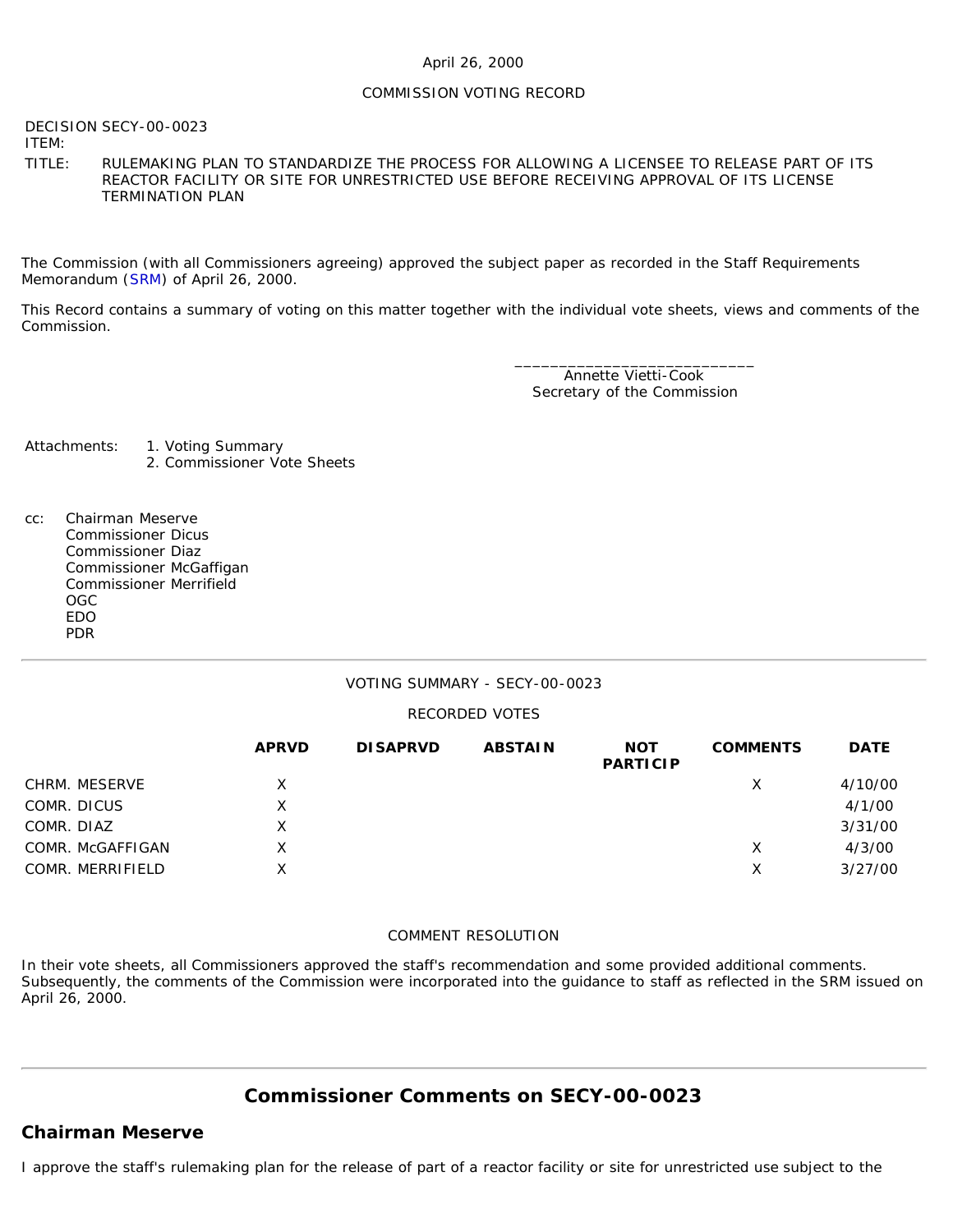- 1) The development of this rule should be coordinated with NMSS and RES to ensure that a consistent approach to partial site release and dose modeling is applied across strategic arenas;
- 2) Because one is not included in SECY-00-0023, the staff should submit a schedule for completion of the rulemaking;
- 3) Because the nature and scope of the proposed evaluation of "synergistic" effects is unclear, the staff should, as it finalizes the rulemaking plan, more clearly define the possible role of "synergistic" effects. In addition, the staff should ensure that this effort is coordinated, as necessary, with NMSS' development of the standard review plan for license termination;
- 4) Although the staff's proposal to apply Section 2.1201(a)(3) of Part 2, Subsection L appears reasonable, staff should ensure that the approach taken in this rulemaking is consistent with the Commission decision on the revision of Part 2 (currently under consideration)

### **Commissioner McGaffigan**

I approve the staff's plan to proceed with rulemaking to standardize the process for allowing a licensee to release part of its reactor facility or site for unrestricted use before receiving approval of its license termination plan. As a matter of ensuring public confidence in NRC, we must close the regulatory gap described in SECY-00-0023. In the interim, the staff should continue to review requests for partial site release on a case-by-case basis, and consider issuing a generic communication informing reactor licensees of this approach.

Clearly, early partial site release involves a host of complex process and technical issues that will need to be thoroughly considered during the rulemaking phase. On one hand, there is likely to be a strong economic incentive for a number of our reactor licensees to release portions of their sites for other uses well before the license termination plan is approved. In such cases, assuming there are no radiological health and safety issues involved, we should be timely in our regulatory response. On the other hand, where the radiological health and safety may be involved, we must not act prematurely. As I understand it, in some extreme cases more than 50 years could separate the early partial site release from the final license termination plan. In any event, I strongly support a consistent regulatory approach that requires an affirmative NRC response prior to partial site release. I also applaud the staff's approach for ensuring the public's voice is heard, regardless of whether an opportunity for a hearing is required by regulation.

There are several issues discussed in the paper that I believe should be further elaborated in the Statements of Consideration accompanying the proposed rule, perhaps followed by focus questions soliciting stakeholder feedback. For example, releasing "impacted" areas with residual radioactivity levels distinguishable from background raises many questions about demonstrating compliance with the license termination rule in Part 20, such as how the dose contribution from the "released" portion of the site will be considered at license termination. Specifically: 1) Would the dose contribution from the released portion of the site need to be calculated, particularly in cases where residual radioactivity has significantly decayed, thereby reducing the potential public dose? 2) What would happen in cases where subsequent owners of the released portion of the site engage in activities (licensed or unlicensed) that result in a higher dose contribution from this portion of the site--would this dose "count against" the Part 20 allowable dose limit for unrestricted use? and 3) Would the contribution from the groundwater pathway need to be recalculated, if years have elapsed between the partial site release and license termination?

I am not completely persuaded by the staff's assertion that the technical issues involved in partial site release have been resolved in other rulemakings. The notion of "synergistic dose effects" strikes me as a unique concept that may give rise to some new technical issues. By the staff's own admission, approximately \$250K for technical assistance will be needed in FY 2001 to address "synergistic dose effects."

Finally, the proposed rule package should clearly discuss: 1) the role of the timeliness rule relative to partial site release; 2) the fact that the staff does not intend to allow [10 CFR 20.2002](http://www.nrc.gov/reading-rm/doc-collections/cfr/part020/part020-2002.html) disposals on those portions of the site proposed for release; 3) that this rulemaking narrowly focuses on power reactor licensees to be responsive to current industry needs; and 4) that a separate rulemaking is needed to address the wide variety of materials sites, many of which are technically more complex from a decommissioning perspective than reactor sites, to provide a uniform and consistent agency approach to partial site release.

I am also enclosing edits to the proposed rule language in attachment 1 to the paper. Since this rulemaking is at a very early stage, the edits are for the staff's consideration.

> SUGGESTED CHANGES TO 10 CFR PARTS 2, 20, AND 50 FOR RELEASING PARTS OF A REACTOR SITE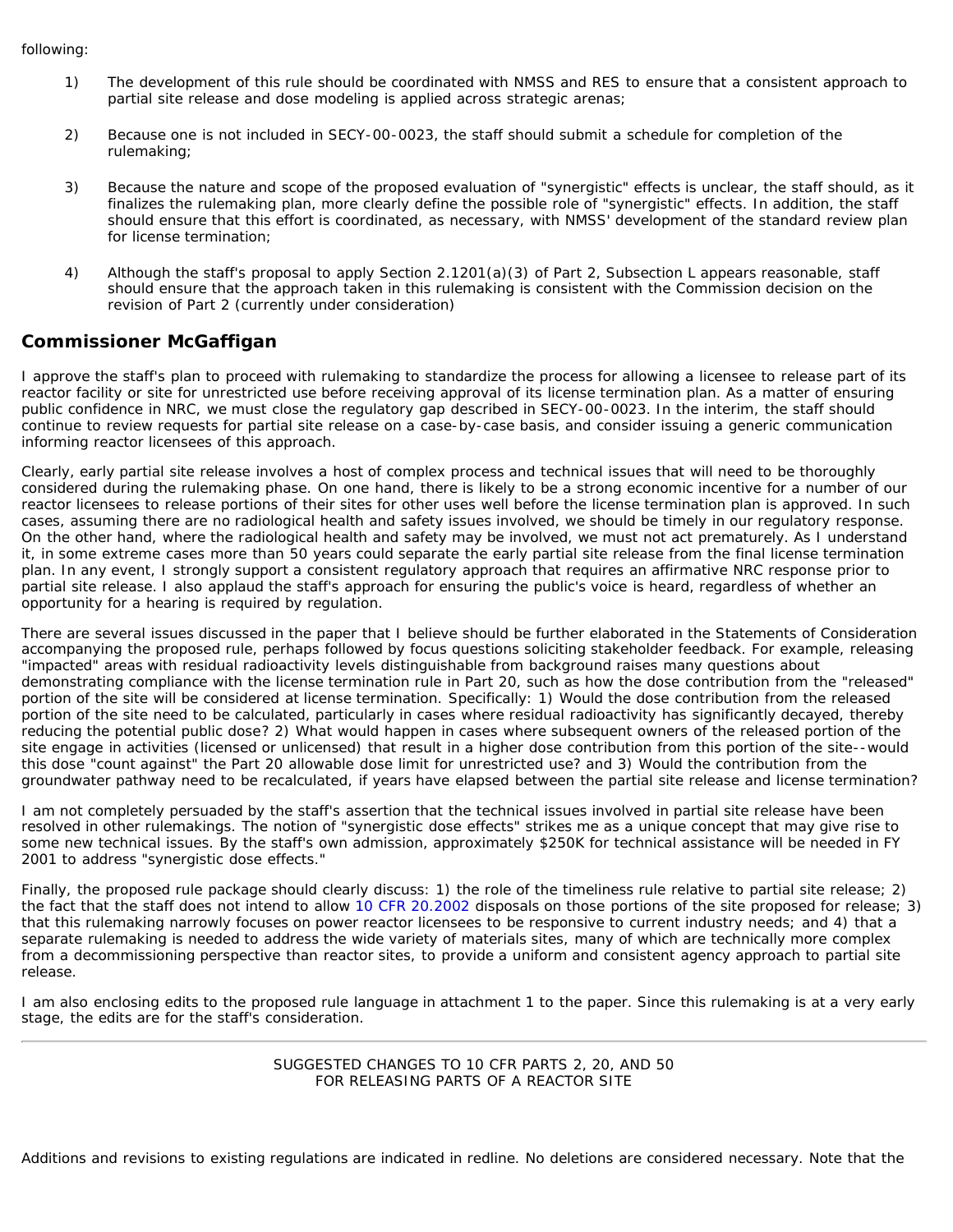language below is suggested for discussion purposes only. The suggested rule language can be expected to change based on stakeholder input and further staff evaluation.

1. In § 2.1202, paragraph (a)(4) is added to read as follows:

§ 2.1201 Scope of subpart.

 $(a) * * * *$ 

(4) The amendment of a Part 50 license to release part of a facility or site for unrestricted use in accordance with § 50.83(a)(3). Subpart L hearings for the partial site release plan, if conducted, must be complete before the property is released for use.

\* \* \* \* \*

2. In § 20.1401, paragraph (a) is revised to read as follows:

§ 20.1401 General provisions and scope.

(a) The criteria in this subpart apply to the release of part of a facility or site for unrestricted use in accordance with § 50.83 of this chapter and decommissioning of facilities licensed under Parts 30, 40, 50, 60, 61, 70, and 72 of this chapter, as well as other facilities subject to the Commission's jurisdiction under the Atomic Energy Act of 1954, as amended, and the Energy Reorganization Act of 1974, as amended. For high-level and low-level waste disposal facilities (10 CFR Parts 60 and 61), the criteria apply only to ancillary surface facilities that support radioactive waste disposal activities. The criteria do not apply to uranium and thorium recovery facilities already subject to Appendix A to 10 CFR Part 40 or to uranium solution extraction facilities.

\* \* \* \* \*

3. Section 50.2 is revised by adding "Historical site assessment," "Impacted areas," and "Non-impacted areas" in alphabetical order to read as follows:

§ 50.2 Definitions.

\* \* \*

*Historical site assessment* means the identification of potential, likely, or known sources of radioactive material and radioactive contamination based on existing or derived information for the purpose of classifying a facility or site, or parts thereof, as impacted or non-impacted.

*Impacted areas* are areas with some potential for residual contamination.

\* \* \*

*Non-impacted areas* are areas with no reasonable potential for residual contamination.

4. In § 50.75, paragraph (g)(4) is added to read as follows:

§ 50.75 Reporting and record keeping for decommissioning planning.

 $(q) * * * *$ 

(4) Within 1 year of the effective date of this regulation, the licensee shall maintain property records containing the following information:

(i) Records of the site boundary, as originally licensed, which shall include a site map;

(ii) Records of any acquisition or use of property outside the originally licensed site boundary for the purpose of receiving, possessing, or using licensed materials;

(iii) The licensed activities carried out on the acquired or used property; and

(iv) Records of the disposition of any property recorded in paragraphs (4)(i) or (4)(ii) of this section, the historical assessment performed for the disposition, radiation surveys performed to support release of the property, notifications submitted to the NRC in accordance with § 50.83, and the methods employed to assure that the property met the radiological criteria of 10 CFR Part 20 Subpart E at the time the property was released.

\* \* \* \* \*

5. In § 50.82, paragraph (a)(9)(ii)(H) is added and paragraph (a)(11)(ii) is revised to read as follows:

§ 50.82 Termination of license.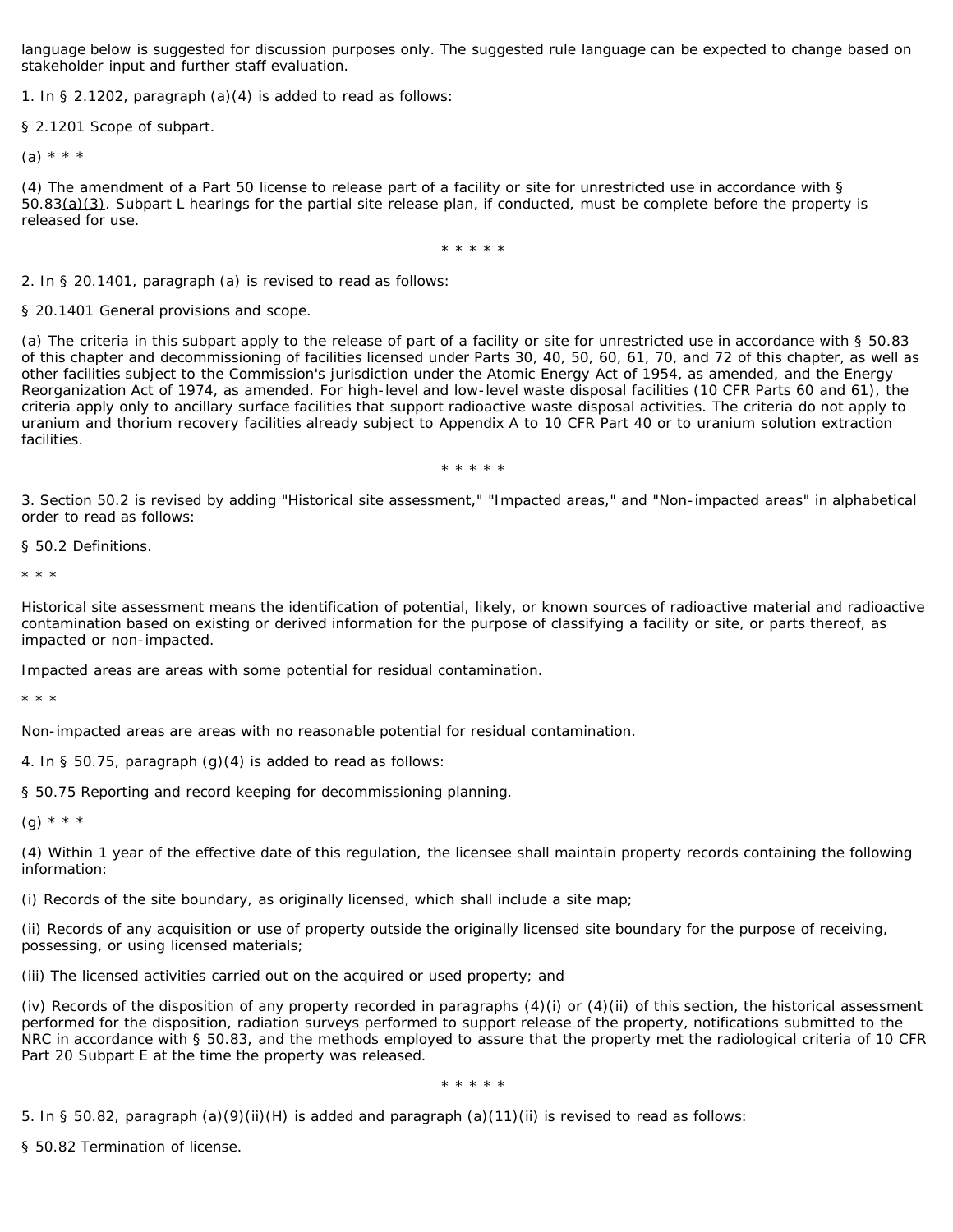### $(a)(9)(ii)(G)$  \* \* \*

(H) Identification of parts, if any, of the facility or site that were released for use before approval of the license termination plan.

\* \* \*

 $(11) * * * *$ 

(ii) The terminal radiation survey and associated documentation demonstrate that the facility and site, including any parts released for use before approval of the license termination plan, are suitable for release in accordance with the criteria for decommissioning in 10 CFR Part 20 Subpart E.

\* \* \* \* \*

6. A new § 50.83 is added to read as follows:

§ 50.83 Release of part of a facility or site for unrestricted use.

(a) For a power reactor licensees that seeks to release part of a facility or site for unrestricted use at any time before receiving approval of a license termination plan, the licensee shall

(1) Evaluate the effect of releasing the property to assure that:

(i) The dose to individual members of the public does not exceed the limits of 10 CFR Part 20;

(ii) There is no reduction in the effectiveness of emergency planning or physical security;

(iii) Effluent releases remain within regulatory limits;

(iv) The environmental monitoring program and offsite dose calculation manual are revised to account for the changes; and

(v) The siting criteria of 10 CFR Part 100 continues to be met.

(2) Perform a historical site assessment of the part of the facility or site to be released.

(3) For areas not classified as non-impacted, perform radiation surveys adequate to determine whether the area contains residual radioactivity that is distinguishable from background.

(4) If the area is either non-impacted or contains residual radioactivity that is not distinguishable from background, notify the NRC in writing at least 180 days before releasing the property. The notification shall include:

(i) The results of the evaluations performed in accordance with  $\S 50.59$  and paragraphs (a)(1) and (a)(2) of this section;

(ii) The methods used for and results obtained from the radiation surveys required by the provisions of paragraph (a)(3) of this section;

(iii) A description of the part of the facility or site to be released;

(iv) A supplement to the environmental report, pursuant to § 51.53, describing any new information or significant environmental change associated with the licensee's proposed release of the property; and

(v) The schedule for release of the property.

### [Note: *Creating a subsection (b) to delineate NRC responsibility*]

(b)(1) (5) After notification by the licensee pursuant to paragraph (a)(4) of this section that it intends to release an area that is non-impacted or contains residual radioactivity that is not distinguishable from background, the NRC shall:

(i) Determine whether the licensee's proposed release of the property meets regulatory requirements;

(ii) Determine whether the licensee's historical site assessment is adequate;

(iii) Conduct a radiation survey of non-impacted areas as warranted to assure that the licensee's conclusion that the area is non-impacted is adequate; and

(iv) Upon determining that the licensee's notification is adequate, inform the licensee in writing that the release is approved.

### [Note: *Renumber as paragraph (5) of subsection (a) because it pertains to licensees*]

(5)(6) If the area contains residual radioactivity that is distinguishable from background, the licensee shall submit an application for amendment of its license for the release of the property. The application shall include: